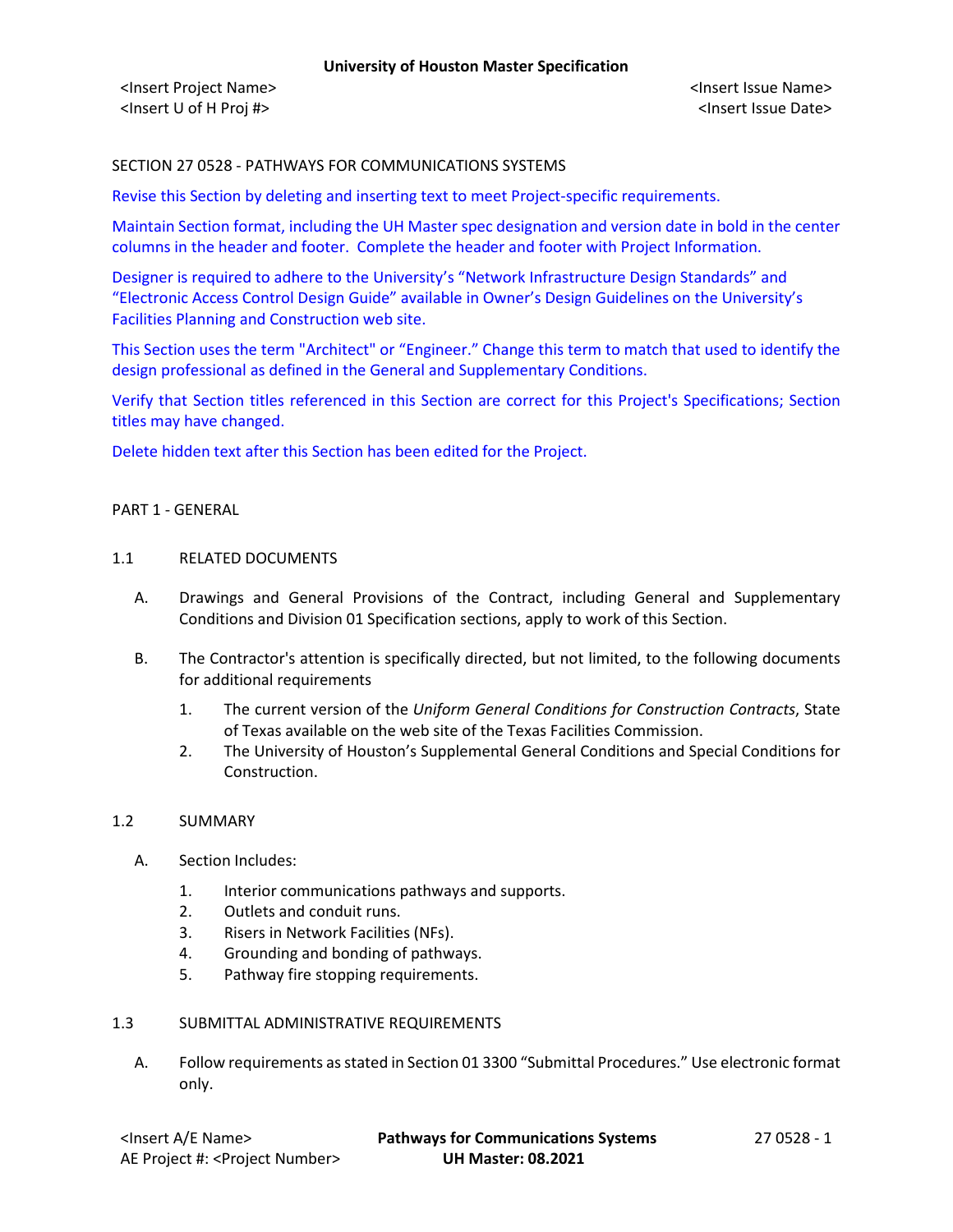<Insert Project Name> <Insert Issue Name> <Insert U of H Proj #> <Insert Issue Date>

## 1.4 ACTION SUBMITTALS

- A. Provide Shop Drawings showing Communications Pathway routing to include:
	- 1. Cable/Basket Tray Routing.
	- 2. Interior Conduit routing and Junction Box locations for conduit 2 inch OD and larger.
	- 3. Wall and Floor Sleeves or EZ-path.
	- 4. Mounting height at base of pathway for all elements shown.
	- 5. All outdoor pathway routing, including depth.
- B. Firestop material solutions:
	- 1. Product data
	- 2. Shop drawings.
- 1.5 INFORMATIONAL SUBMITTALS Not Used

## PART 2 - PRODUCTS

- 2.1 GENERAL GUIDELINES
	- A. Refer to Section 01 2500 "Substitution Procedures" for variations from approved manufacturers or parts. Obtain prior written approval for substitutions from both the Owner's Project Manager and the UIT Project Manager*.*

## 2.2 PARTS AND MANUFACTURERS - PATHWAY

- A. J-Hooks:
	- 1. Panduit: JP131DW-L20
	- 2. Panduit: JP4SBC50RB
	- 3. Panduit: JP2W-L20

### B. Comfort Cradles:

- 1. Tomarco/Stiffy 200 Series: 2-inch cradle
- 2. Tomarco/Stiffy 200 Series: 3.5-inch cradle
- C. Hanger Supports:
	- 1. Stiffy 200 Series Low Voltage Support Rods-01, 02, 011 pins as applicable
	- 2. 12-gauge or smaller roll hanger wire is not approved for low voltage support applications
- D. Cable Tray:
	- 1. Cablofil: 12-inch X 4-inch CF105 / 300 EZ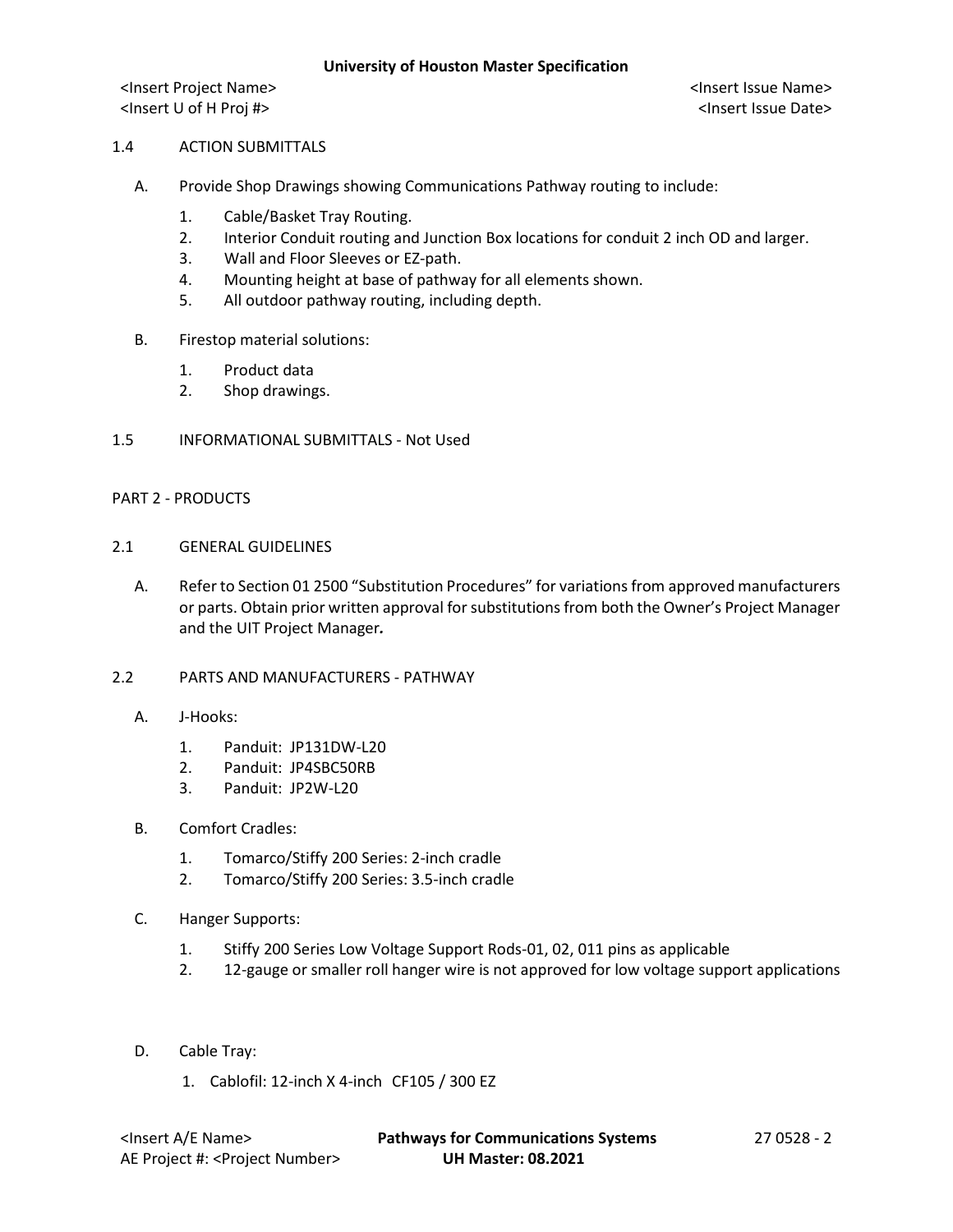<Insert Project Name> <Insert Issue Name> <Insert U of H Proj #> <Insert Issue Date>

- 2. Cablofil: 18-inch X 4-inch CF105 / 450 EZ
- E. Fiber Optic Innerduct
	- 1. White or orange, plenum rated, UL Listed, flexible optical fiber/communicationsraceway, recognized per NEC Articles 770 and 800 for plenum areas for optical fiber and telecommunications cables.
- F. Trapeze Support Kits
	- 1. Cooper B-Line: 9G-55XX-22SH
- G. Wall-mounted Brackets
	- 1. Cooper B-Line: B409
- 2.3 CONDUITS AND FITTINGS
	- A. For each communications outlet, provide a complete assembly of conduit, tubing or duct with fittings including, but not necessarily limited to, connectors, nipples, couplings, locknuts, bushings, expansion fittings and other components and accessories as needed to form a complete system of the type indicated.
	- B. The minimum conduit size for telecommunications pathway shall be 1 inch.
	- C. Reamed and install grommets on all sleeves prior to cable installation to prevent cable damage.
- 2.4 WALL AND CEILING OUTLET BOXES
	- A. Provide outlet box accessories as required for each installation, including mounting brackets, wallboard hangers, extension rings, fixture studs, cable clamps and metal straps for supporting outlet boxes, compatible with the outlet boxes being used and meeting the requirements of each individual situation.
		- 1. Do not locate wall outlet boxes back-to-back in the same stud wall cavity. Ensure that communications and electrical outlet boxes are placed at least one stud or 16 inches apart when located on opposite sides of a partition wall

### 2.5 PULL / JUNCTION BOXES

A. Provide pull boxes rated NEMA-1 for telecommunications conduits in interior locations. For damp or wet locations such as plumbing chases or outdoors, provide pull boxes rated NEMA-3R.

# 2.6 PLENUM RATED FIBER OPTIC INNERDUCT

A. Install all fiber optic cables in 1-1/4 inch corrugated, non-metallic, plenum-rated innerduct when not installed in conduit or in utility tunnel tray.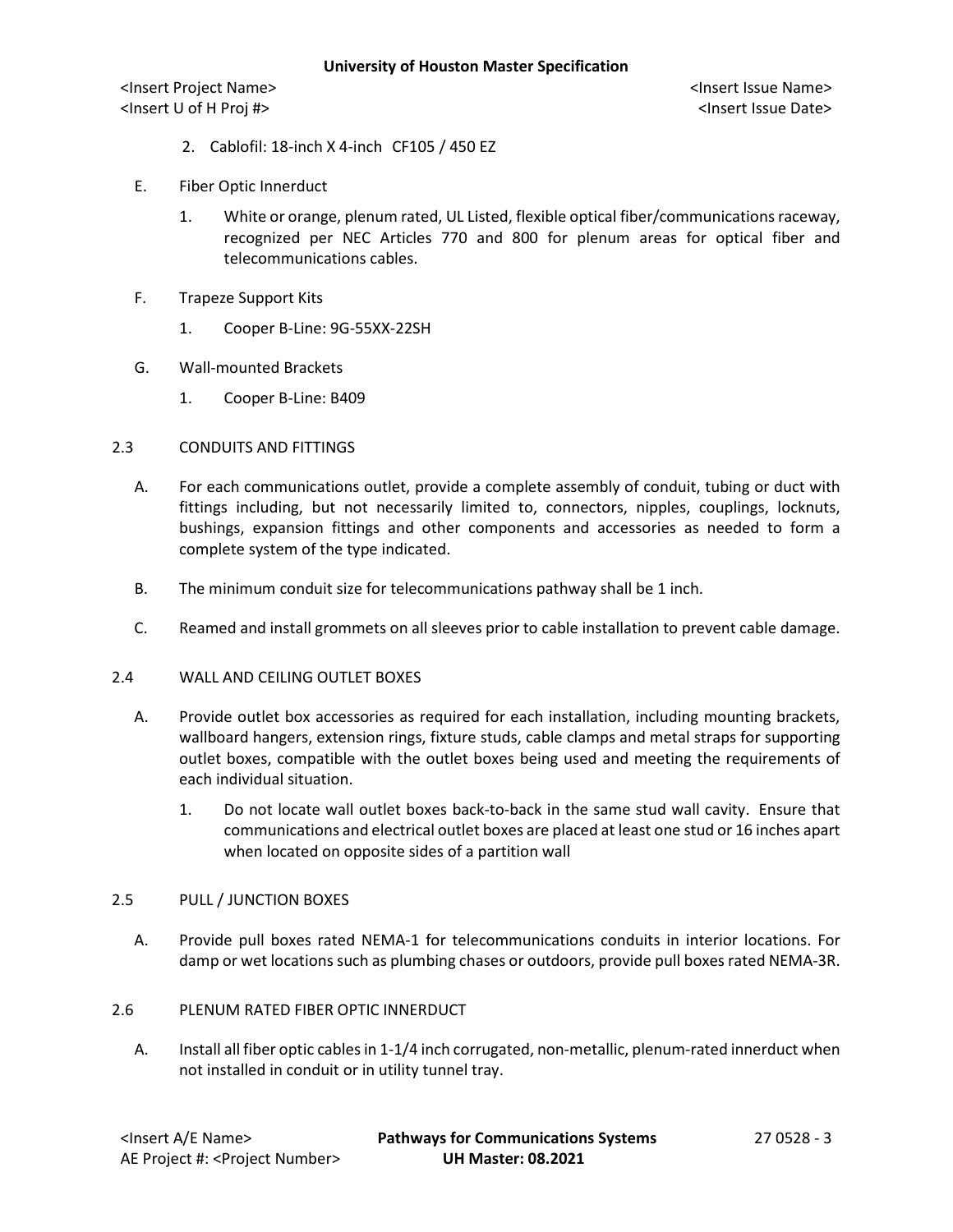<Insert Project Name> <Insert Issue Name> <Insert U of H Proj #> <Insert Issue Date>

- B. Provide all fittings to form a complete, integrated raceway system.
	- 1. Use manufacturer-specific fittings, transition adapters, terminators and fixed bends.
	- 2. For point to point runs, use innerduct with sequentially marked footages as specified in Section 27 0553 "Identification for Communications Systems."

### 2.7 CABLE TRAY SECTIONS AND COMPONENTS

- A. General: Provide metal cable trays of types, classes and sizes indicated, with splice plates, bolts, nuts and washers for connecting units. Construct units with rounded edges and smooth surfaces, in compliance with applicable standards and with the following additional construction features.
- B. Provide cable trays with a minimum 4-inch usable load depth, or as noted on Drawings.
- C. Supply straight sections in standard 10-foot lengths, except where shorter lengths are permitted to facilitate tray assembly lengths as shown on Drawings.
- D. Tray Widths: 18 inches or as shown on Drawings.
- E. Tray Fittings: Minimum radius of 24 inches.
- F. Provide bolted type splice plates for each tray section. The resistance of fixed splice connections shall not exceed 0.00033 ohms.
- G. Cable Tray Supports: Construct supports from 12 gauge steel formed shape channel members 1-5/8 inch by 1-5/8 inch with Trapeze Support Kits (9G-55XX-22SH) as manufactured by Cooper B-Line, Inc. Support cable trays installed adjacent to walls on wall-mounted brackets B409 as manufactured by Cooper B-Line, Inc.
- H. Support trapeze hangers supported by 1/2-inch (minimum) diameter rods.
- I. Barrier Strips: Place as indicated on Drawings and fasten into the tray with manufacturer approved hardware.
- J. Accessories: Furnish special accessories as required to protect, support, and install a cable tray system. Accessories consist of but are not limited to section splice plates, expansion plates, blind-end plates, specially designed ladder dropouts, barriers, etc.

### PART 3 - EXECUTION

# 3.1 INSTALLATION

A. Install pull boxes in conduits at intervals no greater than 100 feet. Install a pull box in conduit runs whenever there are two 90 degree sweeps, or a total of 180 degree of sweeps in a conduit run. A pull box may not be used to change the direction of a conduit run.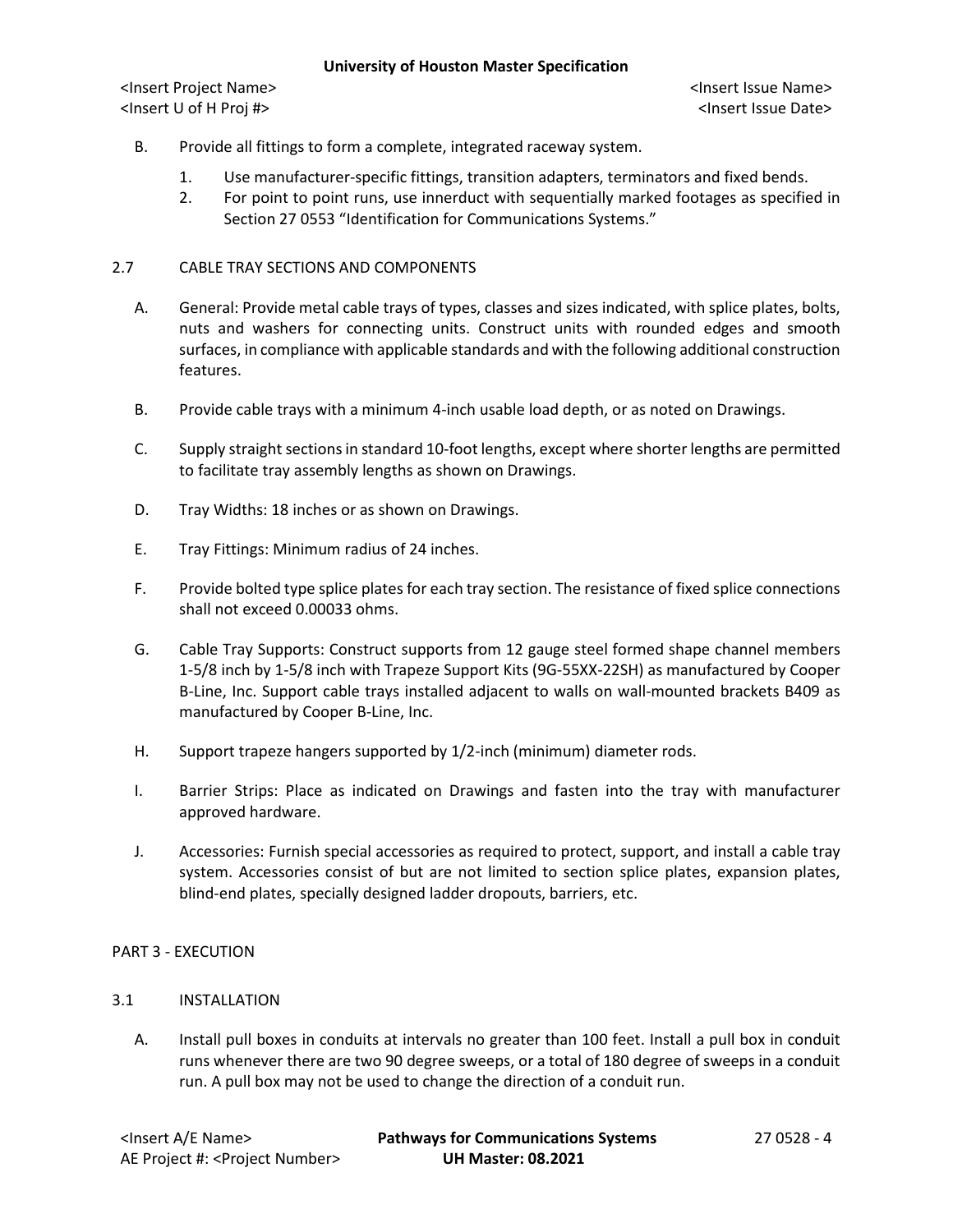## **University of Houston Master Specification**

<Insert Project Name> <Insert Issue Name> <Insert U of H Proj #> <Insert Issue Date>

- B. Do not locate wall outlet boxes back-to-back in the same stud wall cavity. Ensure that outlet boxes are placed at least one stud or 16 inches apart when located on opposite sides of a partition wall.
- C. Size communications pathways in accordance with the requirements of BICSI and the NEC where conduit, pull boxes, cable tray and other raceway sizes are not specifically shown on Drawings. The minimum conduit size shall be 1 inch.
- D. Bond all metallic telecommunications conduits entering the Network Facility (NF) or the Building Distribution Frame (BDF) together and to the TMGB with a #6 AWG ground cable.
- E. Terminate conduits or conduit sleeves entering through the floor of the NF, 2 inches above the finished floor. Position the outer diameter of the conduit within 4 inches of room walls.
- F. Conduit runs shall not exceed 100 feet or have more than two 90-degree bends without the use of a properly sized junction box. Insulated throat compression fittings shall be used for communications conduit runs, with termination points having plastic or grounding bushings installed.
- G. Minimum radius for conduit bends:
	- 1. Internal diameter of less than 2 inches 6 times the internal diameter.
	- 2. Internal diameter of 2 inches or more 10 times the internal diameter.
- H. Install conduits in the most direct route possible from the NF to the work area.
- I. Seal all in-use and spare conduits entering the NF or BDF to prevent the intrusion of water, gases and rodents during construction. Within five days of releasing the conduit for the installation of cable, Contractor shall ensure that all conduits are clean and dry.
- J. All conduits and cables that penetrate fire-rated walls or floors shall be fire-stopped in accordance with the requirements of Section 07 8413 "Firestopping."
- K. The primary horizontal cable support system shall be conduit to cable tray, installed as shown in Drawings. Place supports so that the support spans do not exceed maximum span indicated on Drawings. Cable tray shall be properly grounded. Wall penetrations shall transition to properly fire-stopped 1-inch – 4-inch sleeves or Ez-Pass, then back to cable tray.
- L. Outlets having one single cable shall have a single gang box that stubs up into the ceiling void via one (1) 1-inch conduit with pull string. Use of flexible conduit is prohibited.
- M. Outlets having two to four cables shall have a double gang box with a single gang reducer that stubs up into the ceiling void via minimum of one-inch conduit with pull string.
- N. Outlets having more than 4 cables shall have a double gang box with a single gang reducer that stubs up into the ceiling void via minimum of two (2) 1-inch conduits with pull strings.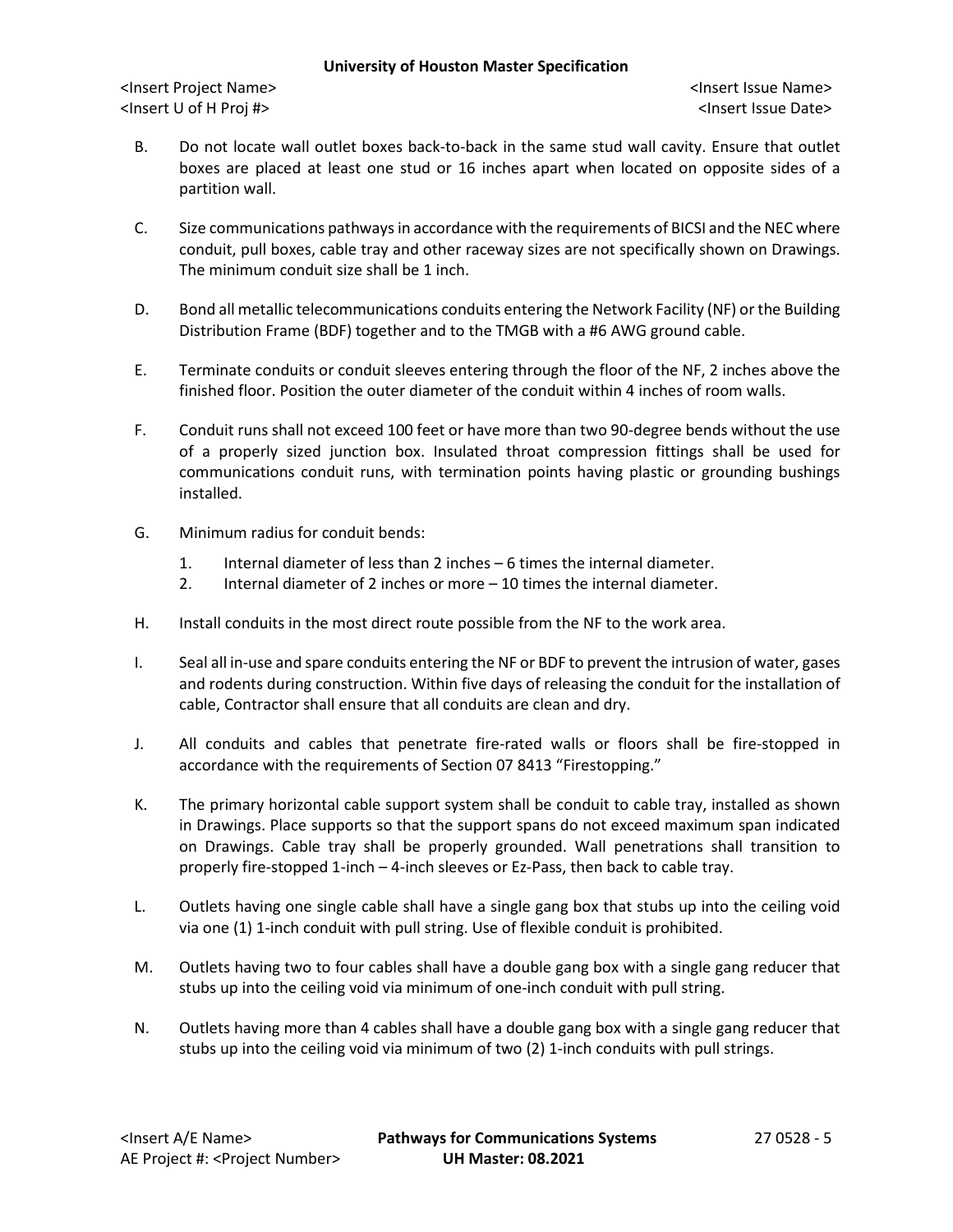### **University of Houston Master Specification**

<Insert Project Name> <Insert Issue Name> <Insert U of H Proj #> <Insert Issue Date>

- O. Neatly dress cables along common paths with Velcro tie wraps, with voice cables separated from data cables. Do not exceed the maximum number of cables per bundle specified by the manufacturer. Add separate parallel J-hook pathway when cable count requires it.
- P. Install J-hooks 4 to 5 feet apart. Avoid uniform spacing to minimize problems with signal degradation.
- Q. Lay out cable pathway runs in advance to determine space requirement along pathways and to ensure non-interference from other trade installations.
- R. Do not support communications pathway from, or lay on, ceiling suspension system or use electrical, plumbing or other pipes for support. Communications pathway supports shall be permanently anchored to building structure or joist.
- S. Provide attachment hardware and anchors designed for the structure to which attached, and that are suitably sized to carry the weight of the pathway and cables to be supported.
- T. Ream conduits to eliminate sharp edges. Terminate metallic conduit with an insulated bushing. Initial sealing of the sleeve penetration shall be completed by the sleeve installer. Refer to ANSI/TIA-606 and Section 27 0553 "Identification for Communications Systems" for administration of the pathway system.
- U. The inside of the cable tray or wireway shall be free of burrs, sharp edges or projections that can damage cable insulation. For abrasive supports (e.g., threaded rod), protect the portion within the tray with a smooth, non-scratching covering so that cable can be pulled without physical damage.
- V. When a wireway passes through a partition or wall, it must be an unbroken length.
- W. Do not exceed the fill requirements when installing telecommunications cables.
- X. Install barriers between power and telecommunications cables per electrical code.
- Y. Locate supports where practicable so that connections between sections of the tray fall between the support point and the quarter section of the span. Support centers shall be in accordance with the load and span for the applicable class as specified in the NEC. A support shall be placed within 600 mm (2 feet) on each side of any connection to a fitting. Support wireways on 1500 mm (5 feet) centers unless designed for greater lengths.
- Z. Provide and maintain a minimum of 12-inch headroom above a cable tray. Ensure that other building components (e.g., air conditioning ducts) do not restrict access to trays or wireways.

# 3.2 MINIMUM CLEARANCES

- A. Communications pathway minimum clearances:
	- 1. 1 foot parallel, 3 inches crossover from power cables and conduits.
	- 2. 6 inches above ceiling tiles.

| <insert a="" e="" name=""></insert>         | <b>Pathways for Communications Systems</b> | 27 0528 - 6 |
|---------------------------------------------|--------------------------------------------|-------------|
| AE Project #: <project number=""></project> | <b>UH Master: 08.2021</b>                  |             |